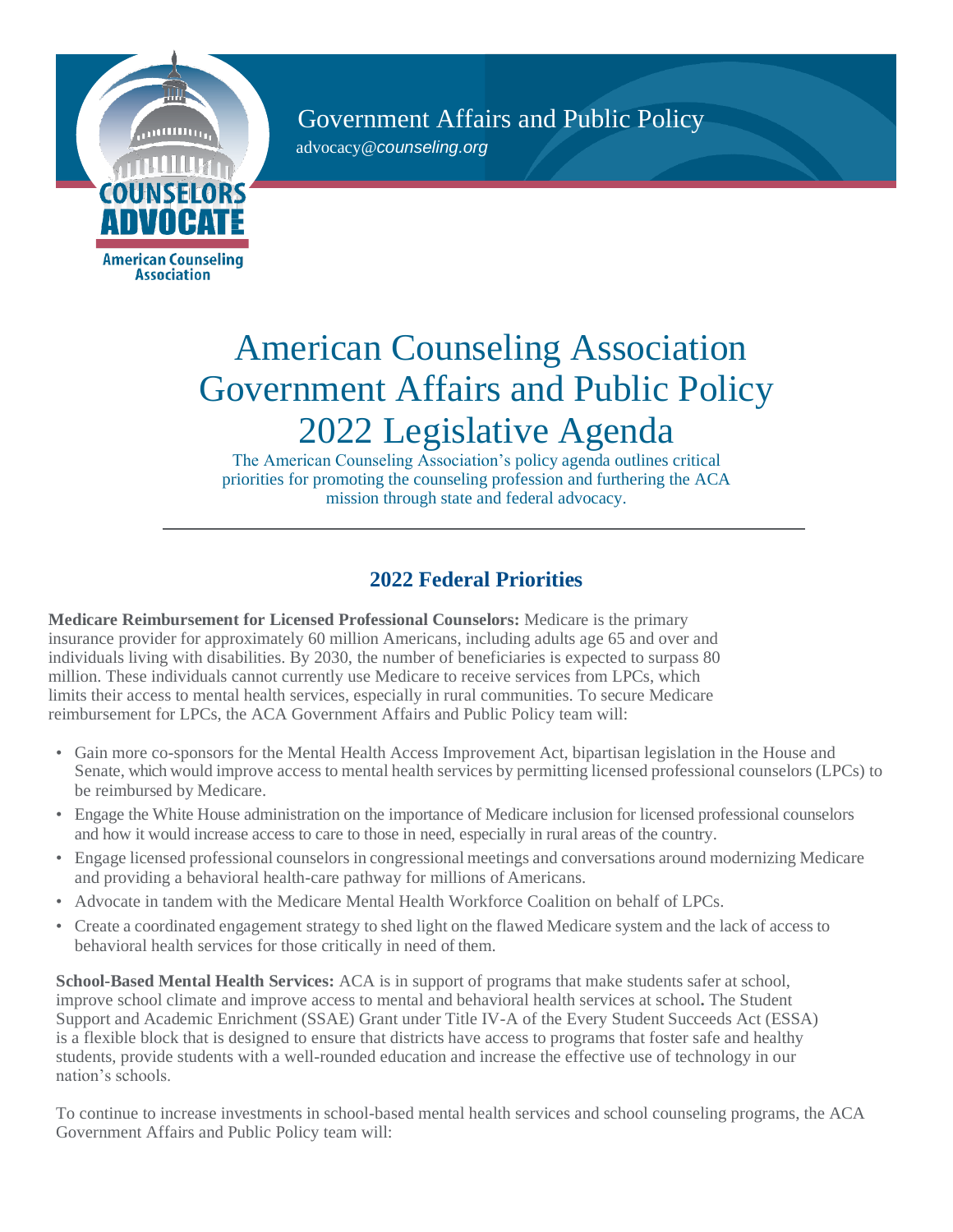- Educate a wider array of Members of Congress, particularly those not on the education and funding committees, about the importance of and value of Title IV-A, with a focus on how the increased funding and flexibility is benefiting districts.
- Engage Department of Education representatives and urge them to make resources available to states and school districts to increase student-support services to meet recommended ratios of students to school counselors (250 students per counselor or 250:1).
- Advocate in tandem with the Title IV-A Coalition through targeted communication efforts and an effective legislative push.

**Veterans Affairs:** The increased hiring of LPMHCs within the Department of Veterans Affairs will reduce wait times for veterans seeking behavioral health services, as well as provide more career opportunities for licensed professional mental health counselors.

To continue the push for more LPMHC jobs in the Department of Veterans Affairs, the ACA Government Affairs and Public Policy team will:

- Work with the congressional Veterans Affairs Committees and the Department of Veterans Affairs to increase access to behavioral health services provided by rehab counselors and LPMHCs to veterans.
- Educate Members of Congress and their staff on LPMHC education and training as it relates to treating veterans.

**Social Justice:** The American Counseling Association denounces any form of violence or racial inequality. To continue to increase racial equity through federal advocacy, the ACA Government Affairs and Public Policy team will:

- Meet with congressional leaders to advance racial equity legislation that will incorporate the expertise of licensed professional counselors, and school counselor expertise in proposed congressional legislation
- Urge ACA membership to become engaged and advocate for the passage of legislation that will promote racial equity.
- ACA will continue to monitor mental health and counseling policy at the Federal level that may further promote racial justice and remove barriers to communities of color.

**COVID-19:** The COVID-19 pandemic has affected many people, by exacerbating mental health issues. To help those affected as well as increase access to care, the ACA Government Affairs and Public Policy team will:

- Advocate for the extension of tele-behavioral health provisions beyond the Public Health Emergency (PHE)
- Monitor legislation for support of small businesses, education, paycheck protection and grant opportunities.

**Career Counseling:** To continue to increase investments in college and career counseling programs, the ACA Government Affairs and Public Policy team will:

- Champion improving the workforce by supporting federal legislation that provides more funding for college and career counseling programs.
- Push for Congress to prioritize critical new investments in career counseling to help students make informed choices, such as the Counseling for Career Choice Act.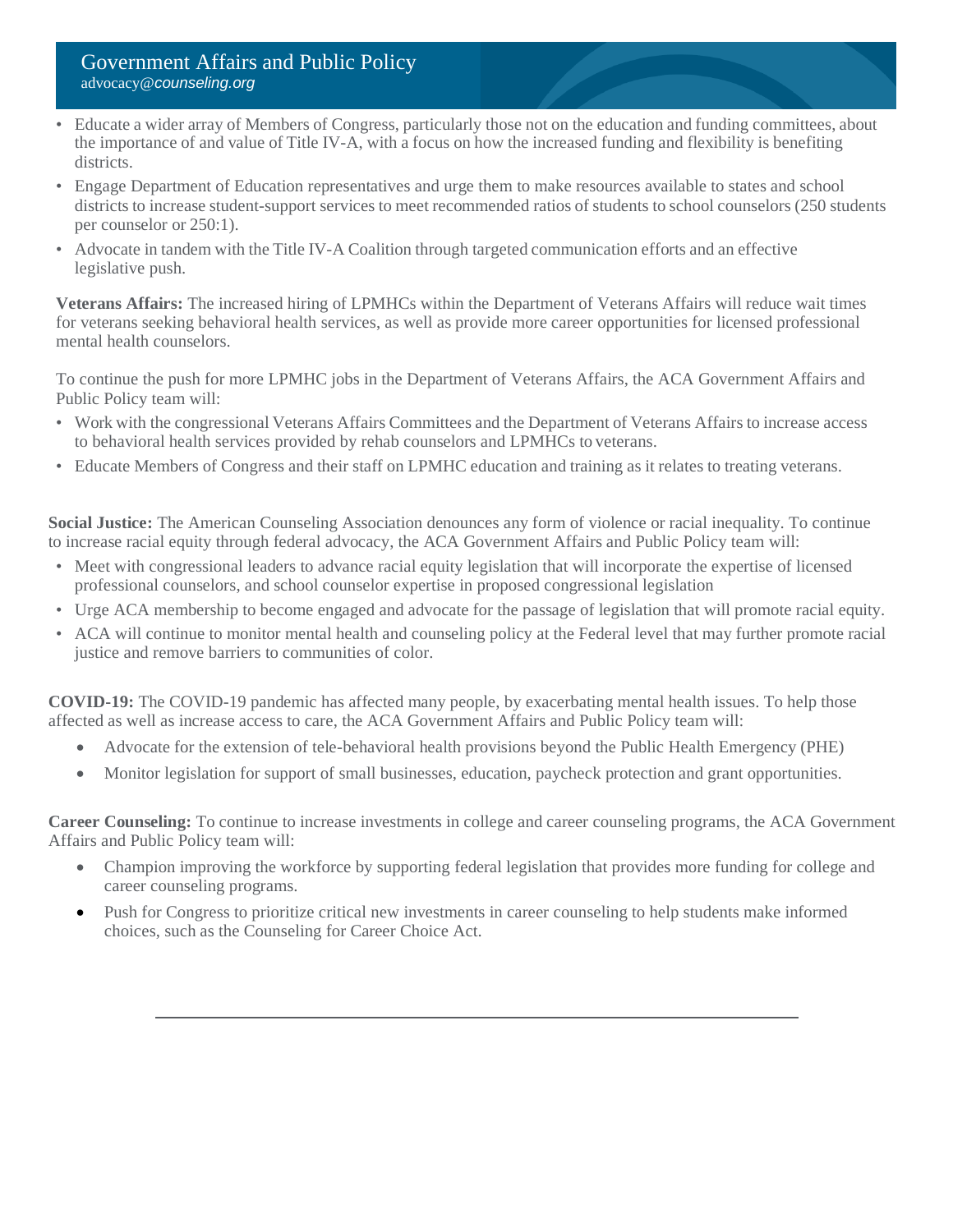## **2022 State Priorities**

**A State-Based Policy Framework to Support the Counseling Profession: ACA's** Government Affairs and Public Policy team aims to support states and territories in designing and implementing state-level policy approaches dedicated to bettering the counseling profession through a continuum of localized strategy, programs and guidance. We are partnering with our members and branches to provide policy options and advocacy engagement from a multistate and national perspective. The goal is to bring states into greater alignment with each other in order to strengthen our counseling network and leverage our collective power. The 2022 state policy agenda must be adaptive to the needs of the COVID-19 crisis as we transition to necessary systems change and hybrid work environments. Telehealth and access to mental health supports for the most vulnerable populations are more critical than ever.

The American Counseling Association encourages states to focus on key issue areas for advancing policy in 2022. These priority areas include:

- **Interstate Compact for Licensure:** Following the independent drafting process and public comment period in 2020, the introduction of Counseling Compact legislation to state legislatures in 2021, and passage for Georgia and Maryland, we aim to support branches in achieving the minimum ten state threshold necessary to trigger the establishment of the public commission for the Counseling Compact in 2022. The compact authorizes member states to engage in robust tele-behavioral health practice across state lines. This is important for meeting the needs of the COVID-19 crisis, enhancing access in underserved communities, and providing continuity of lifestyle and services for military families.
- **Social Justice:** The COVID-19 crisis has highlighted an urgent need for action within the healing professions to promote social justice by combatting racism of all forms at every level. We are encouraging states to incorporate racial justice initiatives into formal state policy agendas for the coming year.
- $\Box$  To accomplish this goal, we are asking states to work with local and state governments in declaring Racism a Public Health Crisis; to encourage Mayors to join a Mayoral Pledge of Action; and we are encouraging states to utilize data and guidance provided to craft tangible action plans for racial justice within the public health space and their respective communities.
- $\Box$  ACA will continue to monitor counseling policy that may further promote racial justice in 2022, particularly legislation that removes barriers to practice and promotes services in marginalized and underserved communities.

**Conversion-Therapy Bans:** ACA will support states in their efforts to align local practices with ACA's ethical code and current best practices. We will monitor bans of the discredited method referred to as conversion or reparative therapy throughout the U.S. and provide strategic resources to advance state goals for these bans.

**Ensuring Ethical Standards Meet Current Best Practices:** ACA is committed to promoting consistent ethical standards within the counseling profession and will foster relationships with boards, branches and members as necessary to ensure this remains a priority.

**Ensuring Educational Standards Meet Current BestPractices:** ACA will encourage states to move toward greater alignment through outreach, monitoring regulatory board activity, promoting regulatory board representation in key states, and providing ACA members with resources to advocate**.**